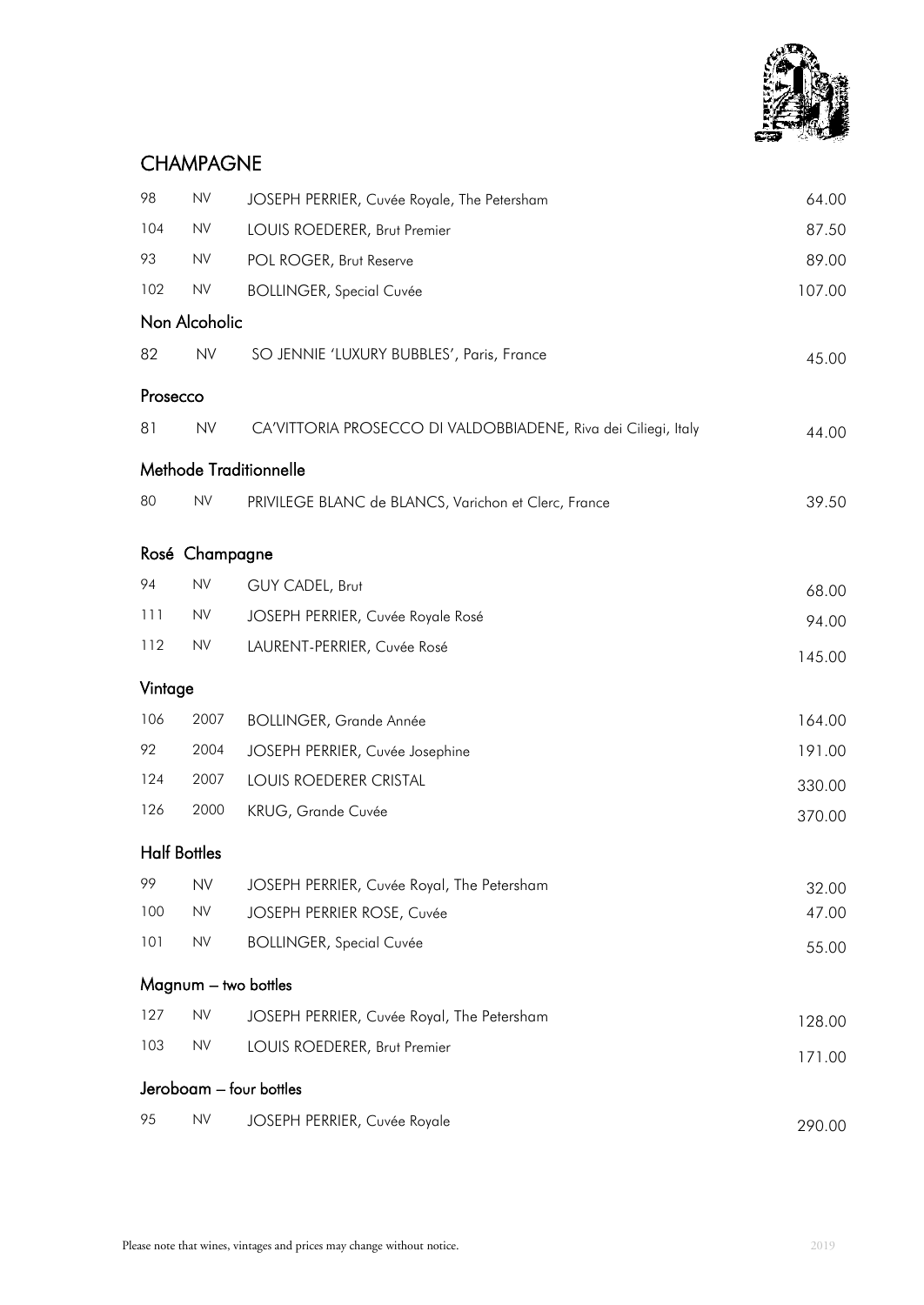## ROSE

| 451 | 2017 | PINOT GRIGIO, Amori, Venezie, Italy               | 28.50 |
|-----|------|---------------------------------------------------|-------|
| 556 | 2017 | MUSAR JEUNE, Château Musar, Bekaa Valley, Lebanon | 33.00 |
|     |      | 301 2017 CHÂTEAU BEL AIR, Bordeaux, France        | 33.00 |
| 299 | 2017 | DOMAINE OTT, Clos Mireille, Côte de Provence      | 58.00 |

## **WHITE**

### SOUTH WEST FRANCE

| 370 | 2017 | DOMAINE DU TARIQUET CLASSIC, Gascony               | 27.00 |
|-----|------|----------------------------------------------------|-------|
| 725 | 2017 | PICPOUL DE PINET, Lafon and Chamboisier, Languedoc | 32.00 |

#### BORDEAUX

| 278 |  | 2017 CHÂTEAU BEL AIR, Entre Deux Mers | 32.00 |
|-----|--|---------------------------------------|-------|
|-----|--|---------------------------------------|-------|

### LOIRE

| 401 | 2016 | MUSCADET de SEVRE et MAINE, Sur lie, Domaine des Amoureux |        | 32.00 |
|-----|------|-----------------------------------------------------------|--------|-------|
| 357 | 2017 | ATTITUDE SAUVIGNON, Domaine de Pascal Jolivet             |        | 39.90 |
| 390 | 2017 | POUILLY FUME, Domaine des Fines, Jean Pabiot et Fils      |        | 46.00 |
| 391 | 2017 | POUILLY FUME, Domaine des Fines, Jean Pabiot et Fils      | Magnum | 99.00 |
| 398 | 2017 | SANCERRE, Domaine Vacheron, 'Organic'                     |        | 60.00 |

#### **BURGUNDY**

| 339 | 2016 | MACON-BUSSIÈRES, 'Petersham' Domaine Gonon                     |        | 33.50  |
|-----|------|----------------------------------------------------------------|--------|--------|
| 338 | 2016 | MACON-BUSSIÈRES, Domaine Gonon                                 | Magnum | 67.00  |
| 342 | 2016 | SAINT VERAN, Domaine Collovray and Terrier                     |        | 42.00  |
| 341 | 2015 | MONTAGNY 1 er Cru, Château de la Saule                         |        | 56.00  |
| 344 | 2016 | POUILLY FUISSE, Domaine Gonon                                  |        | 49.00  |
| 346 | 2017 | POUILLY FUISSE, Domaine Gonon Magnum                           |        | 99.00  |
| 354 | 2015 | ST. AUBIN MURGERS des DENTS de CHIEN 1 er cru, Domaine Thomas  |        | 58.00  |
| 347 | 2015 | PULIGNY-MONTRACHET 1er Cru, La Garenne, Domaine Thomas         |        | 80.00  |
| 303 | 2016 | CHASSAGNE MONTRACHET 1 er Cru 'Morgeot', Domaine Bachey-Legros |        | 83.00  |
| 348 | 2014 | MEURSAULT LES GRAND CHARRONS, Domaine Bachey-Legros            |        | 99.00  |
| 308 | 2015 | CORTON CHARLEMAGNE Grand Cru, Domaine Ambroise                 |        | 225.00 |

#### **CHABLIS**

| 355 | 2016 | <b>CHABLIS, Domaine des Malandes</b>                |        | 46.00  |
|-----|------|-----------------------------------------------------|--------|--------|
| 356 | 2016 | <b>CHABLIS, Domaine des Malandes</b>                | Magnum | 98.00  |
| 350 | 2016 | CHABLIS 1 er Cru 'Fourchaume', Domaine des Malandes |        | 66.00  |
| 351 | 2014 | CHABLIS GRAND CRU, Blanchots, Domaine Brocard       |        | 110.00 |
| 358 | 2014 | CHABLIS GRAND CRU, Les Clos, Domaine des Malandes   | Maanum | 225.00 |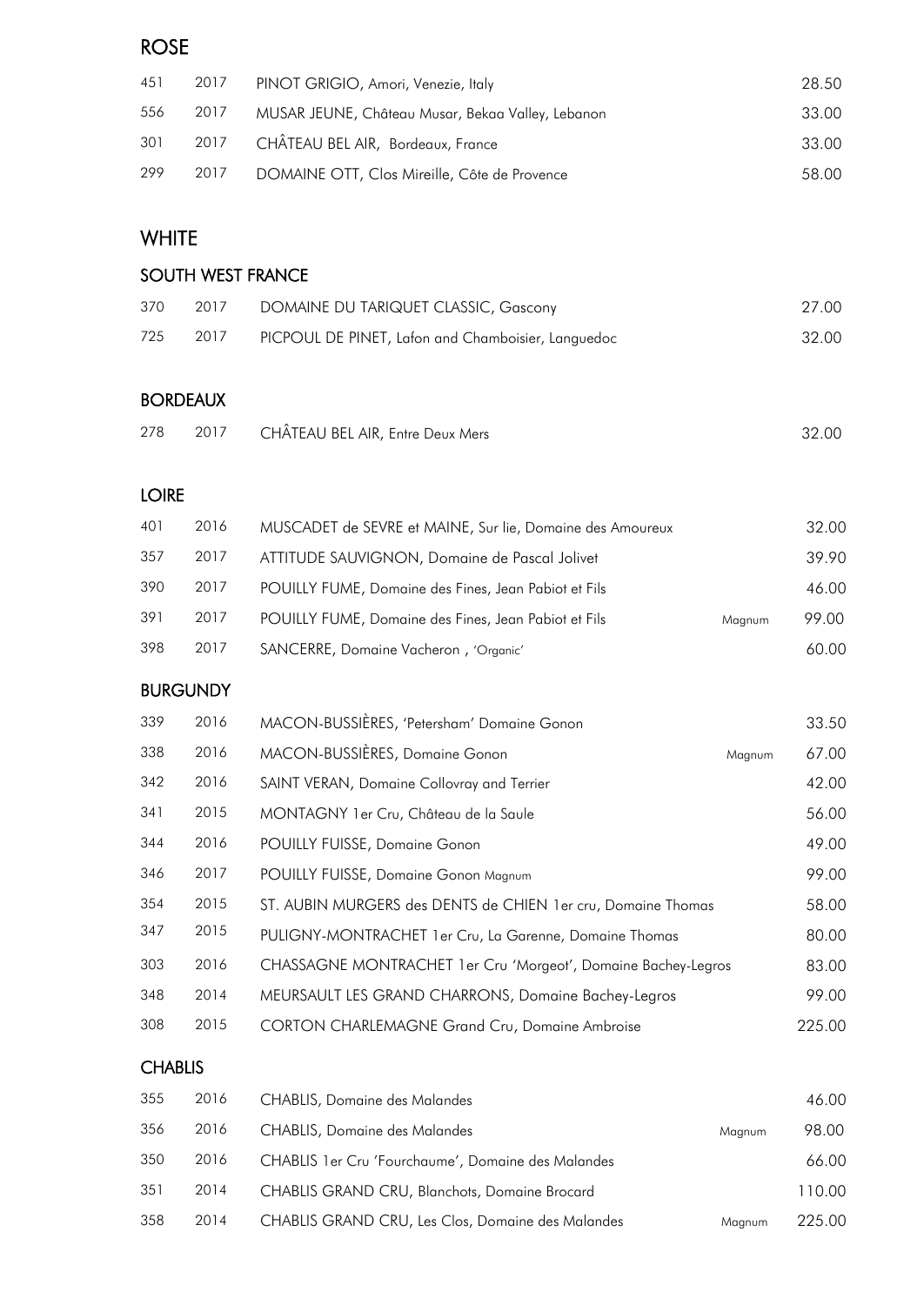### ALSACE

| 406            | 2015                | PINOT GRIS, Les Princes Abbés, Domaine Schlumberger               |        | 43.00  |
|----------------|---------------------|-------------------------------------------------------------------|--------|--------|
| 404            | 2016                | GEWURZTRAMINER, Les Princes Abbés, Domaine Schlumberger           |        | 52.00  |
| <b>AUSTRIA</b> |                     |                                                                   |        |        |
| 718            | 2017                | GRÜNER VELTLINER STRASS KAMPTAL, Allram                           |        | 37.00  |
| <b>ITALY</b>   |                     |                                                                   |        |        |
| 441            | 2017                | PINOT GRIGIO, Amori, Venezie                                      |        | 28.50  |
| 445            | 2016                | GAVI DI GAVI, Manfredi                                            |        | 31.00  |
| 452            | 2017                | CA VISCO SOAVE CLASSICO, Azienda Agricole Coffele, Veneto         |        | 40.00  |
| <b>SPAIN</b>   |                     |                                                                   |        |        |
| 475            | 2017                | ALBARINO, Pazo Barrantes, Rias Baixas                             |        | 43.00  |
|                | <b>CALIFORNIA</b>   |                                                                   |        |        |
| 453            | 2016                | SAUVIGNON BLANC, 'Organic', Honig Winery, Rutherford, Napa Valley |        | 50.00  |
| 459            | 2014                | CHARDONNAY FAR NIENTE, Napa Valley                                |        | 125.50 |
|                | <b>AUSTRALIA</b>    |                                                                   |        |        |
| 461            | 2015                | RIESLING, Mitchell, Clare Valley, South Australia                 |        | 38.00  |
| 463            | 2016                | JUNIPER CROSSING SEMILLON / SAUVIGNON, Margaret River             |        | 39.00  |
|                | <b>NEW ZEALAND</b>  |                                                                   |        |        |
| 414            | 2017                | GIMBLETT GRAVELS SAUVIGNON BLANC, Pask Winery, Hawkes Bay         |        | 35.00  |
| 410            | 2017                | MARLBOROUGH SAUVIGNON, McCorkindale                               |        | 41.00  |
|                | <b>SOUTH AFRICA</b> |                                                                   |        |        |
| 702            | 2016                | VIOGNIER, Wide River, Robertson Winery                            |        | 28.00  |
| 704            | 2017                | CHENIN BLANC, Freedom Cross                                       |        | 29.00  |
| 708            | 2016                | SIX FLOWERS WHITE BLEND, Neethlingshof Estate                     |        | 37.50  |
| <b>LEBANON</b> |                     |                                                                   |        |        |
| 553            | 2016                | MUSAR JEUNE, Château Musar, Bekaa Valley                          |        | 33.00  |
| <b>CHILE</b>   |                     |                                                                   |        |        |
| 729            | 2016                | GRAND SELECTION SAUVIGNON, Lapostolle                             |        | 31.00  |
| <b>ISRAEL</b>  |                     |                                                                   |        |        |
| 555            | 2015                | CLOS DE GAT CHARDONNAY, Judean Hills                              |        | 52.00  |
| 577            | 2015                | CLOS DE GAT CHARDONNAY, Judean Hills                              | Magnum | 110.00 |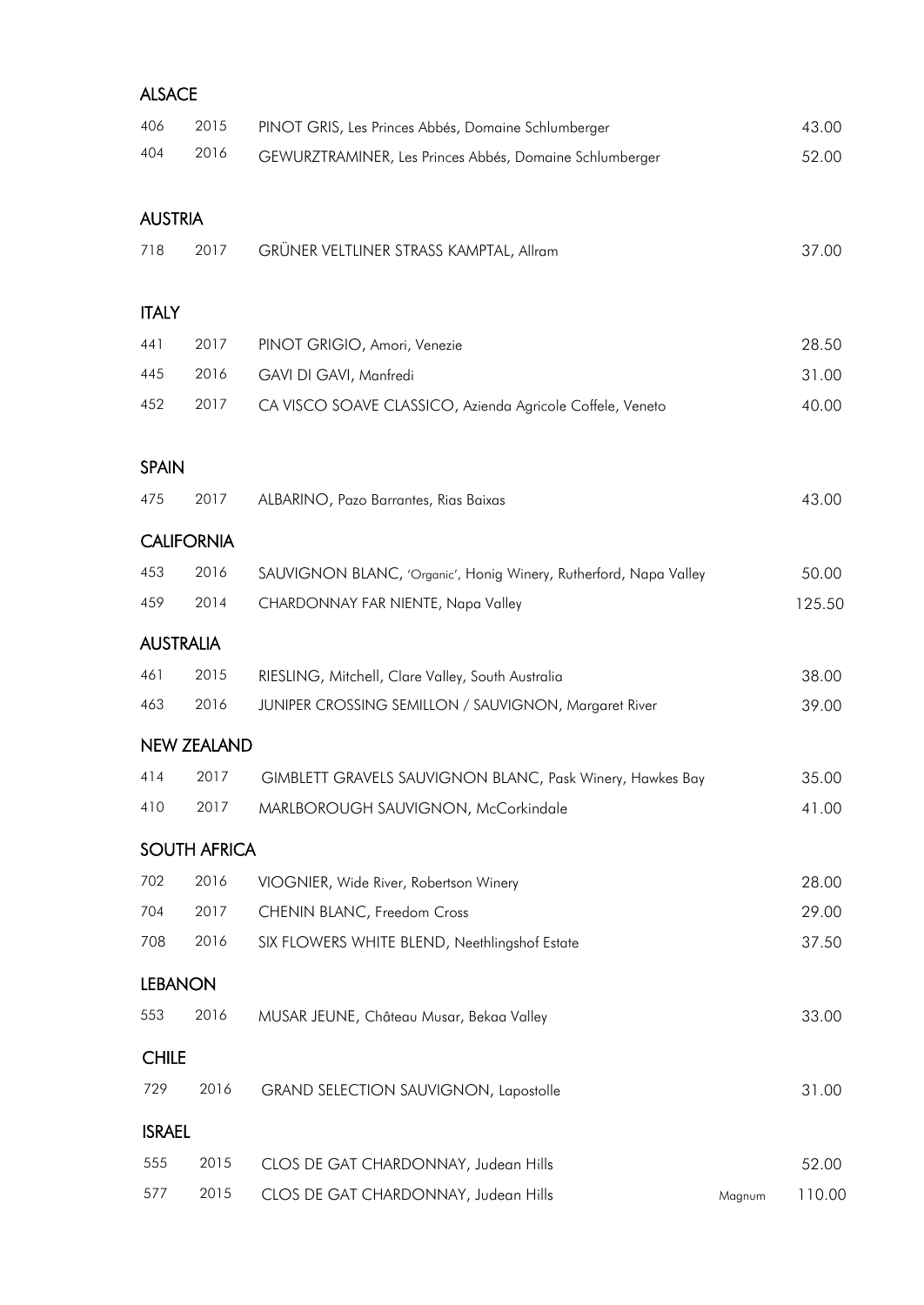## RED

### SOUTH WEST FRANCE

| 300 | 2017 | DOMAINE DU MAGE, Merlot-Syrah, Gascony  | 27.00 |
|-----|------|-----------------------------------------|-------|
| 263 | 2016 | MINERVOIS, Racine, Lafon & Chamboissier | 32.00 |
| 267 | 2013 | CORBIERES, Château Trillol              | 33.00 |

### BEAUJOLAIS

| 360 | 2016 | FLEURIE, Cuvée Présidente Marguerite |        | 38.00 |
|-----|------|--------------------------------------|--------|-------|
| 359 | 2014 | FLEURIE, Cuvée Présidente Marguerite | Maanum | 78.00 |
| 364 | 2016 | COTE de BROUILLY, Château Thivin     |        | 42.00 |

## BURGUNDY

| 304 | 2014 | BOURGOGNE PINOT NOIR 'Organic', Domaine Parent                        | 43.00  |
|-----|------|-----------------------------------------------------------------------|--------|
| 311 | 2015 | COTE de NUITS VILLAGES 'Organic', Domaine Ambroise, Côtes de Nuits    | 57.00  |
| 314 | 2012 | NUITS ST. GEORGES 'Organic', Domaine Ambroise, Côtes de Nuits         | 68.00  |
| 319 | 2015 | SANTENAY 1 er Cru, Domaine de La Pousse d'Or, Côtes de Beaune         | 78.00  |
| 312 | 2014 | GEVREY-CHAMBERTIN 'Organic', Domaine Rossignol-Trapet, Côtes de Nuits | 84.00  |
| 320 | 2014 | POMMARD, 'Organic,' Domaine Parent, Côtes de Beaune                   | 90.00  |
| 327 | 2015 | CHAMBOLLE-MUSIGNY, Philippe Chéron Vigneron, Côtes de Nuits           | 99.00  |
| 323 | 2014 | VOLNAY 1 er Cru, en Caillerets, La Pousse d'Or, Côtes de Beaune       | 120.00 |

#### RHONE

| 2017 | COTES du RHONE, Vieilles Vignes, Les Coteaux du Rhone |        | 32.00  |
|------|-------------------------------------------------------|--------|--------|
| 2015 | CROZES-HERMITAGE, Frédéric Reverdy                    |        | 45.00  |
| 2013 | COTE ROTIE, Brune et Blonde, Etienne Guigal           |        | 95.00  |
| 2010 | CHÂTEAUNEUF du PAPE 'Organic', Château de Beaucastel  |        | 110.00 |
| 2010 | CHÂTEAUNEUF du PAPE 'Organic', Château de Beaucastel  | Magnum | 225.00 |
|      |                                                       |        |        |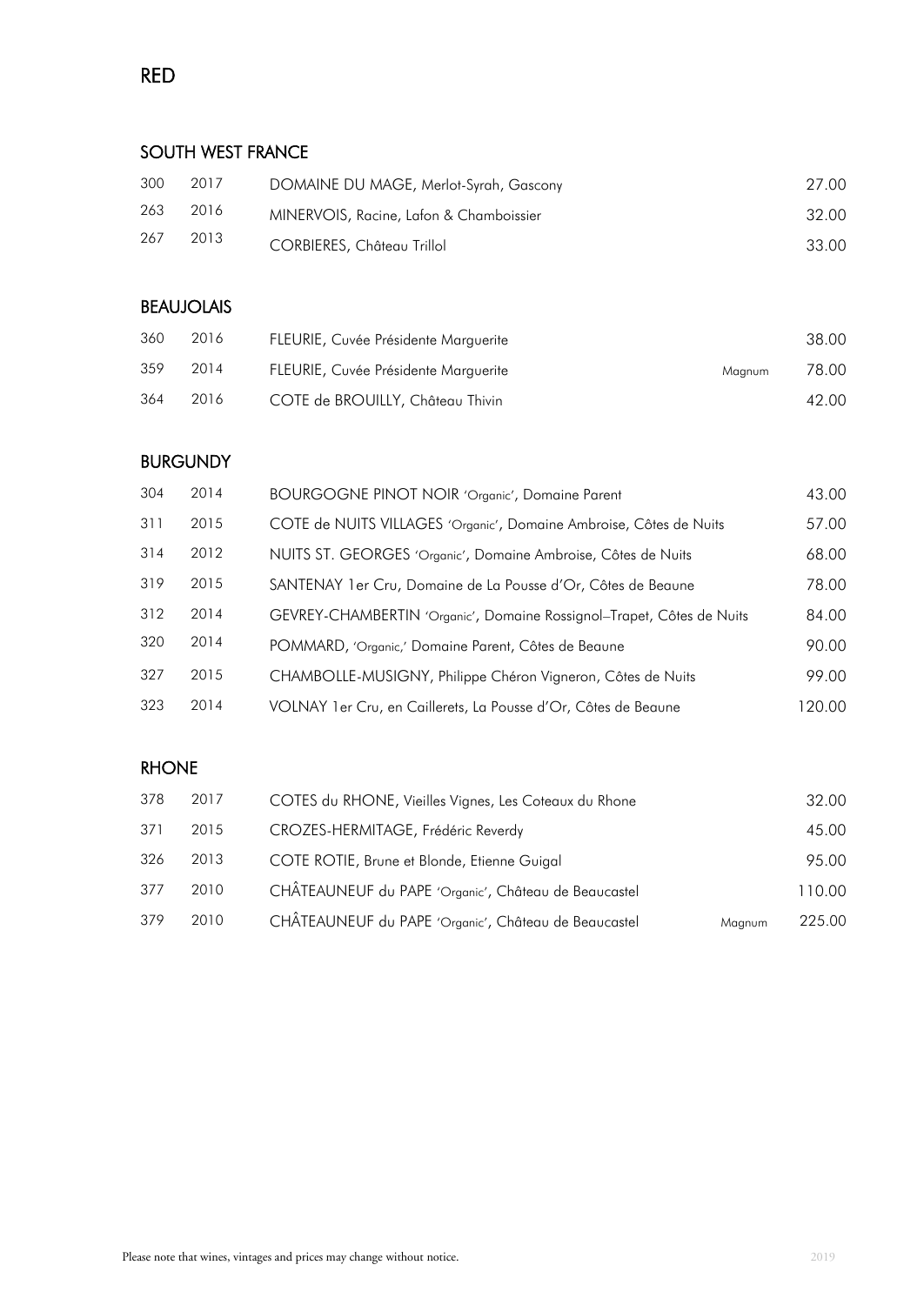#### BORDEAUX

| 257 | 2016 | THE PETERSHAM BORDEAUX, Château Bel Air "Sequeira"                                                          | 33.00  |
|-----|------|-------------------------------------------------------------------------------------------------------------|--------|
| 256 | 2015 | THE PETERSHAM BORDEAUX, Château Bel Air "Sequeira"<br>Magnum                                                | 66.00  |
| 260 | 2015 | CHÂTEAU de TABUTEAU, Lussac, Saint Émilion                                                                  | 38.00  |
| 275 | 2014 | CHATEAU CISSAC, Haut Médoc                                                                                  | 54.00  |
| 274 | 2014 | CHÂTEAU CISSAC, Haut Médoc<br>Magnum                                                                        | 115.00 |
| 241 | 2014 | CHÂTEAU FONBADET, Pauillac                                                                                  | 72.00  |
| 223 | 2011 | CHÂTEAU BERNADOTTE, Haut Médoc                                                                              | 58.00  |
| 225 | 2014 | MARGAUX PRIVATE RESERVE, Margaux<br>From the owners of Château Kirwan, 3eme Cru, Margaux                    | 58.00  |
| 218 | 2014 | LA RÉSERVE de LEOVILLE BARTON, St Julien<br>From the owners of Château Leoville Barton, 2eme Cru, St Julien | 79.00  |
| 229 | 2014 | CHÂTEAU de PEZ, Grand Vin, St Estèphe                                                                       | 77.00  |
| 743 | 2011 | CHÂTEAU de PEZ, Grand Vin, St Estèphe<br>Magnum                                                             | 165.00 |
| 228 | 2005 | CHÂTEAU d'ANGLUDET, Cantenac, Margaux                                                                       | 91.00  |
| 219 | 2008 | CHATEAU LANGOA BARTON, 2eme Cru, St Julien                                                                  | 96.00  |
| 230 | 2012 | CHÂTEAU CROIX DE GAY, Grand Vin, Pomerol                                                                    | 99.00  |
| 240 | 2010 | CHÂTEAU BATAILLEY, Grand Cru Classe, Pauillac                                                               | 100.00 |
| 222 | 2005 | CHÂTEAU CHASSE- SPLEEN, Moulis-en-Medoc                                                                     | 115.00 |
| 226 | 2005 | CHÂTEAU KIRWAN, 3eme Cru, Margaux                                                                           | 126.00 |
| 220 | 2009 | CHÂTEAU TALBOT, 4eme Cru, St Julien                                                                         | 170.00 |
| 234 | 2008 | CHÂTEAU LEOVILLE BARTON, 2eme Cru, St Julien                                                                | 175.00 |
| 235 | 2004 | CHÂTEAU PALMER, 3eme Cru, Margaux                                                                           | 235.00 |
| 221 | 2005 | CHÂTEAU BEYCHEVELLE, 4eme Cru, St Julien                                                                    | 246.00 |
| 215 | 1990 | CHÂTEAU PICHON LONGUEVILLE, 2eme Cru, Comtesse de Lalande, Pauillac                                         | 360.00 |
| 236 | 2004 | CHÂTEAU HAUT BRION, 1er Cru, Graves Cellar                                                                  | 360.00 |
| 239 | 2004 | CHÂTEAU MOUTON ROTHSCHILD, 1 er Cru, Pauillac                                                               | 390.00 |
| 216 | 1995 | CHÂTEAU LA MISSION HAUT-BRION, Domaines Clarence Dillon<br>Grand Cru Classé, Pessac-Leognan                 | 425.00 |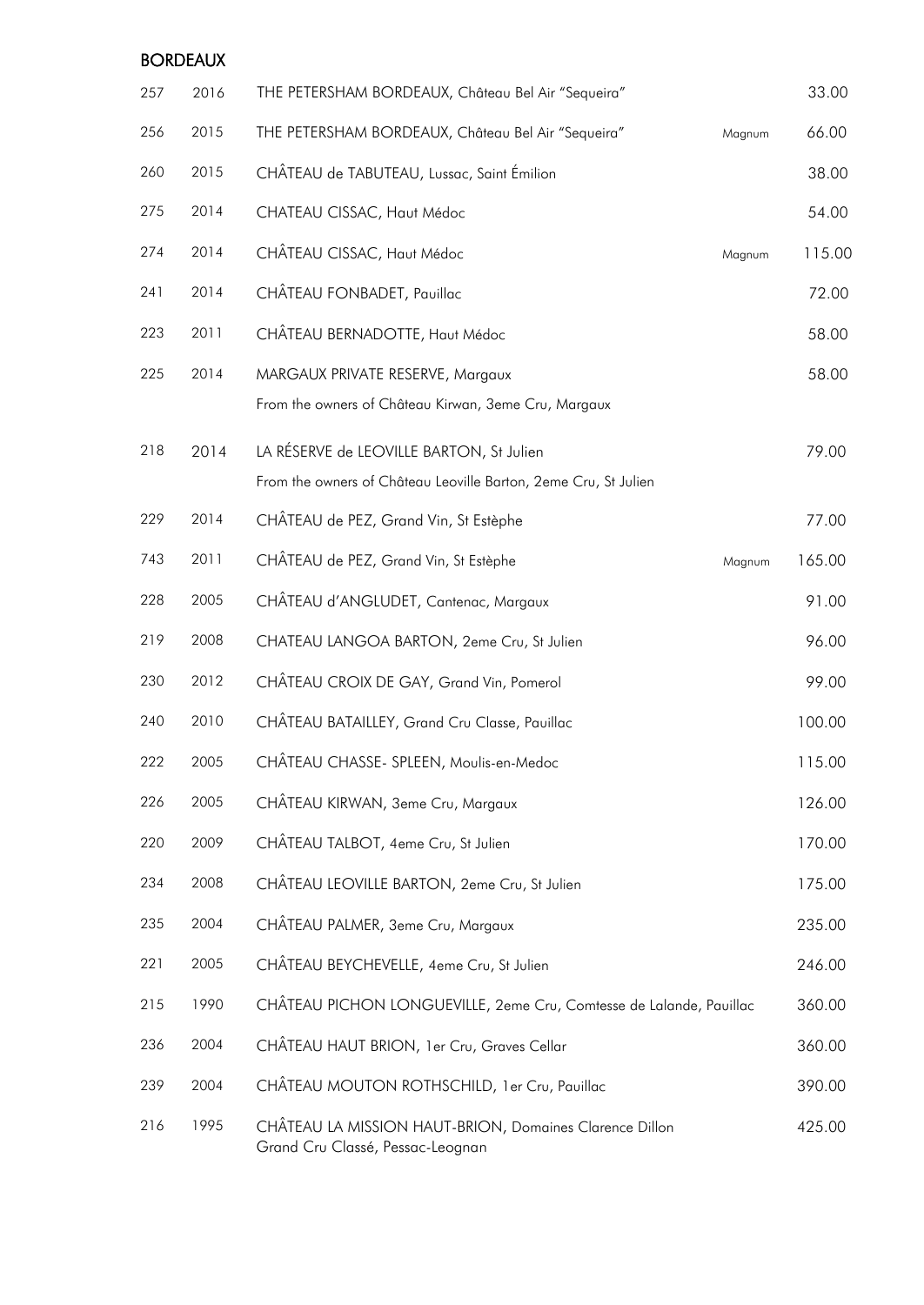#### SPAIN

| 706              | 2015                | RIOJA CRIANZA, Bodegas Berceo                                   |        | 34.00  |
|------------------|---------------------|-----------------------------------------------------------------|--------|--------|
| 432              | 2014                | RIOJA RESERVA, Marques de Murrieta                              |        | 58.00  |
| 433              | 2014                | RIOJA RESERVA, Marques de Murrieta                              | Magnum | 120.00 |
| <b>ITALY</b>     |                     |                                                                 |        |        |
| 442              | 2015                | VALPOLICELLA CLASSICO, Superiore « Ripasso » Giueseppe Lonardi  |        | 45.00  |
| 443              | 2016                | DOLCETTO d'ALBA, Pio Cesare Alba, Piedmonte                     |        | 46.00  |
| 446              | 2014                | AMARONE CLASSICO, Giuseppe Lonardi                              |        | 78.00  |
| 440              | 2014                | BAROLO, Pio Cesare, Alba, Peidmonte                             |        | 110.00 |
|                  | <b>CALIFORNIA</b>   |                                                                 |        |        |
| 455              | 2014                | EDMEADES ZINFANDEL, Mendocino County                            |        | 44.00  |
| <b>AUSTRALIA</b> |                     |                                                                 |        |        |
| 465              | 2016                | PROMISED LAND CABERNET / MERLOT, Wakefield, Clare Valley, South |        | 35.00  |
|                  |                     | Australia                                                       |        |        |
| 466              | 2015                | THE CONDUCTOR MERLOT, Philip Shaw Winery, Orange                |        | 41.00  |
| 467              | 2013                | SHIRAZ PEPPERTREE, Mitchell, Clare Valley, South Australia      |        | 43.00  |
|                  | <b>NEW ZEALAND</b>  |                                                                 |        |        |
| 418              | 2013                | GIMBLETT, SYRAH, Pask Winery, Hawkes Bay                        |        | 37.00  |
| 419              | 2014                | SINGLE VINEYARD PINOT NOIR, Alan McCorkindale, Waipara Valley   |        | 49.00  |
|                  | <b>SOUTH AFRICA</b> |                                                                 |        |        |
| 506              | 2014                | MEERLUST, RED, Meerlust Estate, Stellenbosch                    |        | 44.00  |
| 509              | 2015                | RIVER GRANDEUR PINOTAGE, Viljoensdrift                          |        | 48.00  |
| 500              | 2014                | RUBICON, Meerlust Estate, Stellenbosch                          |        | 60.00  |
| 502              | 2014                | RUBICON, Meerlust Estate, Stellenbosch                          | Magnum | 122.00 |
| 505              | 2015                | HANNIBAL, Bouchard Finlayson, Walker Bay                        |        | 56.00  |
|                  | <b>ARGENTINA</b>    |                                                                 |        |        |
| 302              | 2018                | MALBEC, Uvas del Sol, Argentina                                 |        | 30.00  |
| 306              | 2014                | MALBEC, Flores del Valle Blue Melosa, Gouguenheim               |        | 49.00  |
| <b>CHILE</b>     |                     |                                                                 |        |        |
| 448              | 2015                | GRAND SELECTION CABERNET SAUVIGNON, Lapostolle                  |        | 33.00  |
| 450              | 2013                | CUVEE ALEXANDRE MERLOT, Lapostolle                              |        | 43.00  |
| <b>LEBANON</b>   |                     |                                                                 |        |        |
| 554              | 2014                | MUSAR JEUNE, Château Musar, Bekaa Valley                        |        | 33.00  |
| 552              | 2013                | HOCHAR PERE ET FILS, Château Musar, Bekaa Valley                |        | 46.00  |
| 550              | 2004                | CHÂTEAU MUSAR, Gaston Hochar, Bekaa Valley                      |        | 64.00  |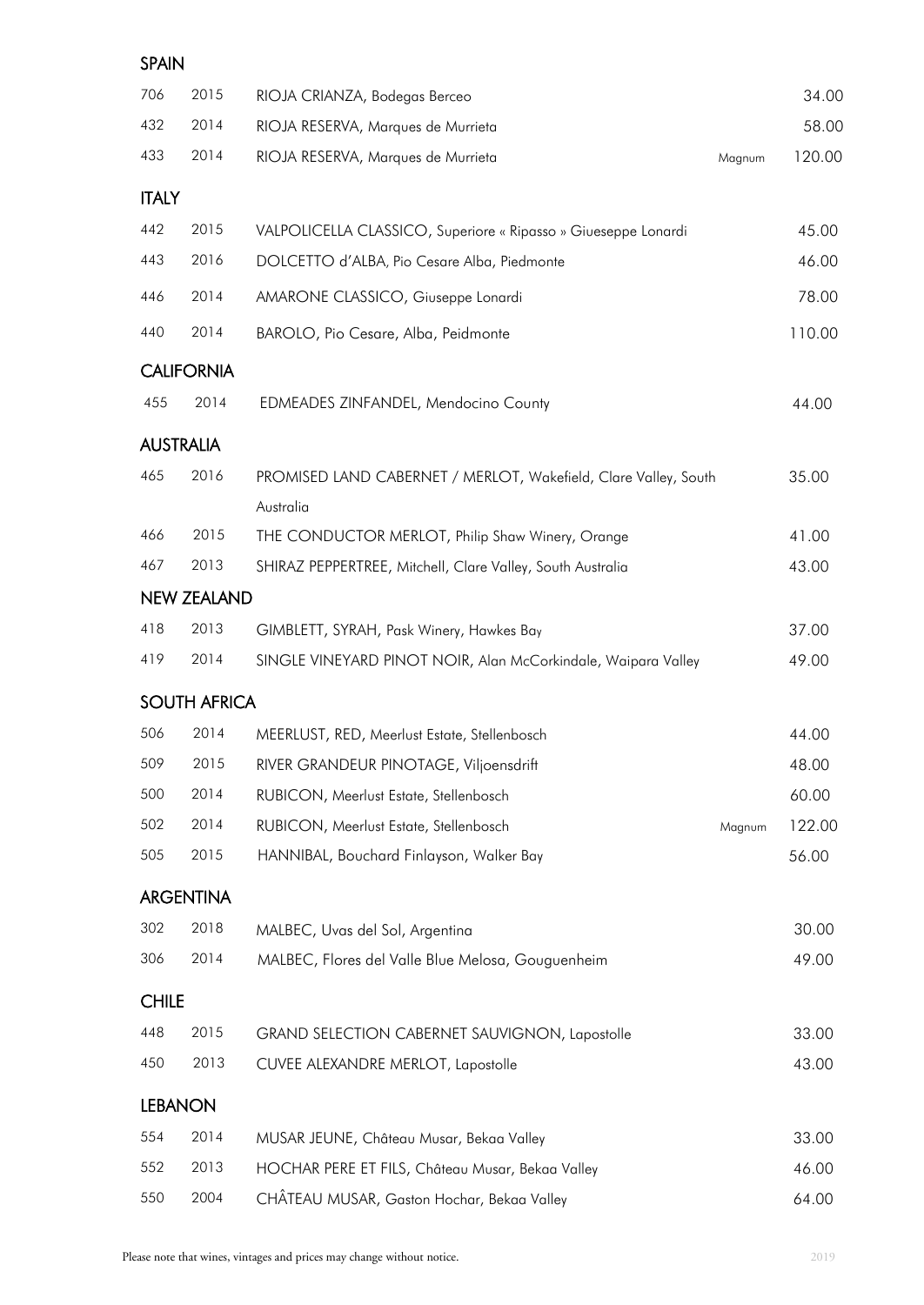|                |           |                                                                                      | <b>Glass</b><br>125ml | <b>Bottle</b><br>375ml |
|----------------|-----------|--------------------------------------------------------------------------------------|-----------------------|------------------------|
| <b>PUDDING</b> |           |                                                                                      |                       |                        |
| 583            | <b>NV</b> | RUTHERGLEN MUSCAT, Pfeffer Estate, Victoria, Australia                               | 11.00                 | 33.00                  |
| 580            | 2007      | CHÂTEAU LAFAURIE-PEYRAGUEY, Sauternes 1er Grand Cru, France                          |                       | 62.00                  |
|                |           |                                                                                      |                       | <b>Bottle</b><br>500ml |
| 571            | 2009      | TOKAJI, Aszu 5 Puttonyos, Bene Pinceszet, Hungary                                    | 13.00                 | 48.00                  |
| 572            | 2014      | RECIOTO di SOAVE 'LE SPONDE', Coffele Estate, Italy                                  | 13.50                 | 50.00                  |
|                |           |                                                                                      |                       | <b>Bottle</b><br>750ml |
| 581            | <b>NV</b> | PEDRO XIMENEZ, extra rich, Barbadillo, Jerez, Spain                                  | 8.50                  | 45.00                  |
| 570            | 2015      | LES DERNIERS GRIVES PETIT MANSENG, Château de<br>Tariquet, Côtes de Gascogne, France | 8.50                  | 45.00                  |

| <b>PORT</b> |           | Glass<br>100ml                                 | <b>Bottle</b><br>750ml |        |
|-------------|-----------|------------------------------------------------|------------------------|--------|
| 608         | 2006      | CHURCHILLS, Crusted                            | 9.00                   | 59.00  |
| 603         | <b>NV</b> | RAMOS PINTO, 20 year old Tawny ~ (50cl bottle) | 15.00                  | 81.00  |
| 601         | 1998      | <b>FONSECA GUIMARAENS</b>                      | 12.50                  | 75.00  |
| 611         | 2000      | SMITH WOODHOUSE                                |                        | 83.00  |
| 602         | 1994      | SMITH WOODHOUSE                                |                        | 87.50  |
| 610         | 2000      | WARRES                                         |                        | 92.50  |
| 607         | 2000      | <b>DOWS</b>                                    |                        | 100.00 |
| 612         | 1994      | WARRES                                         | 16.50                  | 97.00  |
| 606         | 1985      | <b>DOWS</b>                                    |                        | 100.50 |
| 609         | 1983      | WARRES                                         |                        | 110.50 |
|             |           |                                                |                        |        |